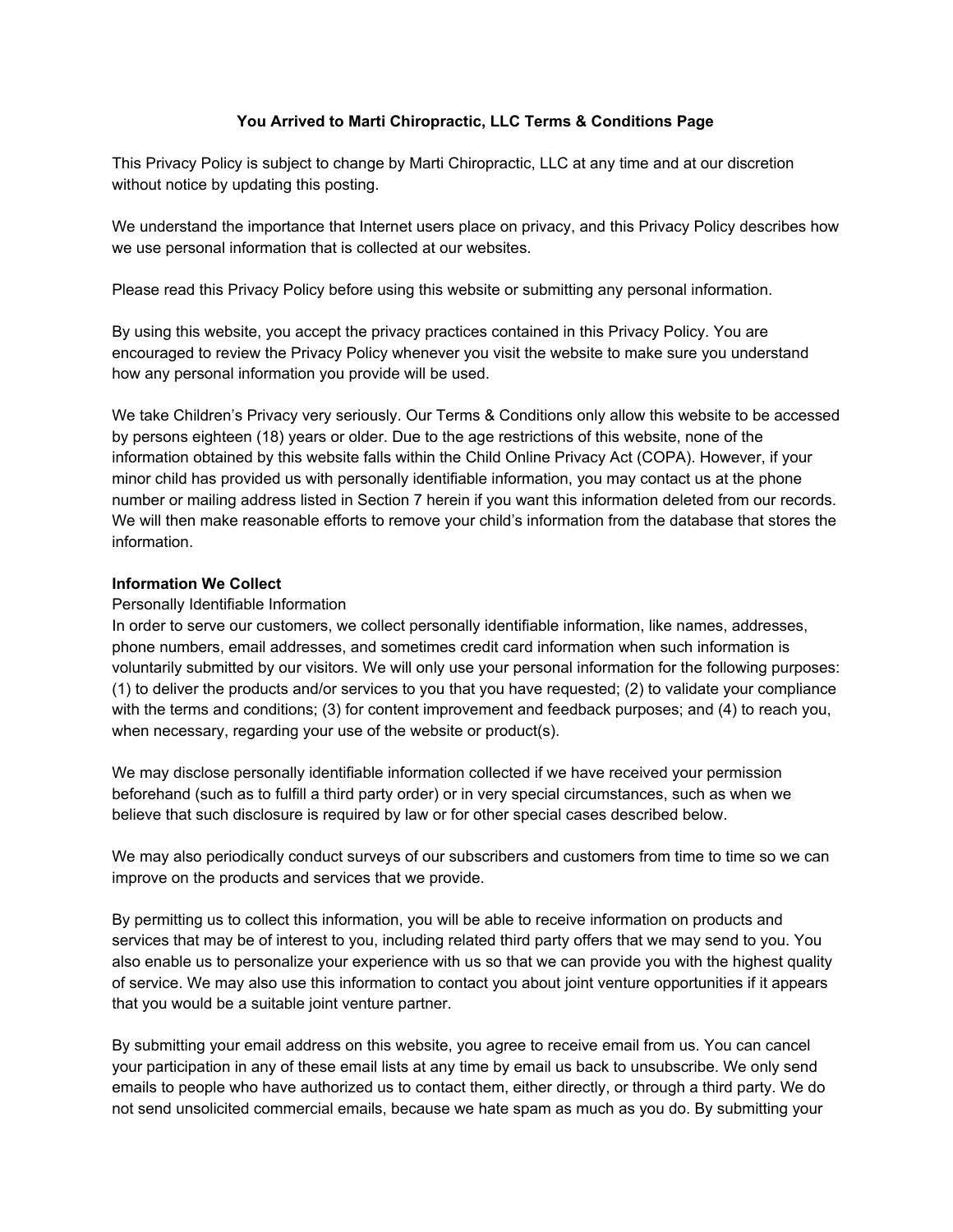email address, you also agree to allow us to use your email address for custom audience targeting on sites like Facebook, where we display custom advertising to specific people who have opted-in to receive communications from us.

In addition, you agree that by submitting your telephone contact information on this website and/or registering to receive the product and/or service offered herein, such act constitutes a purchase, an inquiry, and/or an application for the purposes of the Amended Telemarketing Sales Rule (ATSR), 16 CFR '310 et seq. and any applicable state and local "do not call" regulations. We retain the right to contact you via telemarketing in accordance with the ATSR and the applicable state regulations.

### **Non-Personally Identifiable Information**

We also may collect various types of non-personally identifiable information to help us make your experience more enjoyable, measure site activity to identify future improvements that should be made, and compile aggregate data to help serve site visitors better. For example, we may use such data to tailor our advertisements, develop proper survey questions, improve our business, etc.

As another example, we may use session and persistent "cookies," session logs, web beacons, GIF/pixel tags, banner ads, third-party click tracking analytics tools (such as Google Analytics), third party retargeting networks that may display our advertisements to you on other sites that you visit to remind you about us, and third party networks that serve user-requested emails (e.g., for a refer-a-friend email) to collect non-personally identifiable or other aggregated information about site visitors.

Cookies are text files that are used by your computer's web browser to store your preferences, and enable us to enhance your user experience with our web site.

Emails or newsletters that we send electronically may use techniques such as web beacons or pixel tags to gather email metrics and information to improve the reader's experience, such as the number of emails that are opened, whether they were forwarded or printed, the type of device from which they were opened, and the location (e.g. city, state, and county) associated with the applicable IP address.

If you visit this site with an open ID (such as Facebook), you may also be sharing and integrating data with third-party social media sites, and we may track aggregate data about the number of visits to this site with an open ID, the number of items "liked" on this site, or items on this site that you choose to share with a third-party social media site.

Other parties such as advertising partners and analytics companies may also be collecting information about your online activity across various websites over time. The information collected by those third parties may include identifiers that allow those third parties to tailor the ads that they serve to your computer or other device.

Because there is not yet a common understanding of how to interpret web browser-based "Do Not Track" signals other than cookies, we do not currently respond to "Do Not Track" signals that are undefined.

Please note that you do have the option to configure most web browsers to NOT accept cookies. However, be aware that disabling cookies may keep you from having access to some functions or services on our web site or the web-hosted software that runs on our web site.